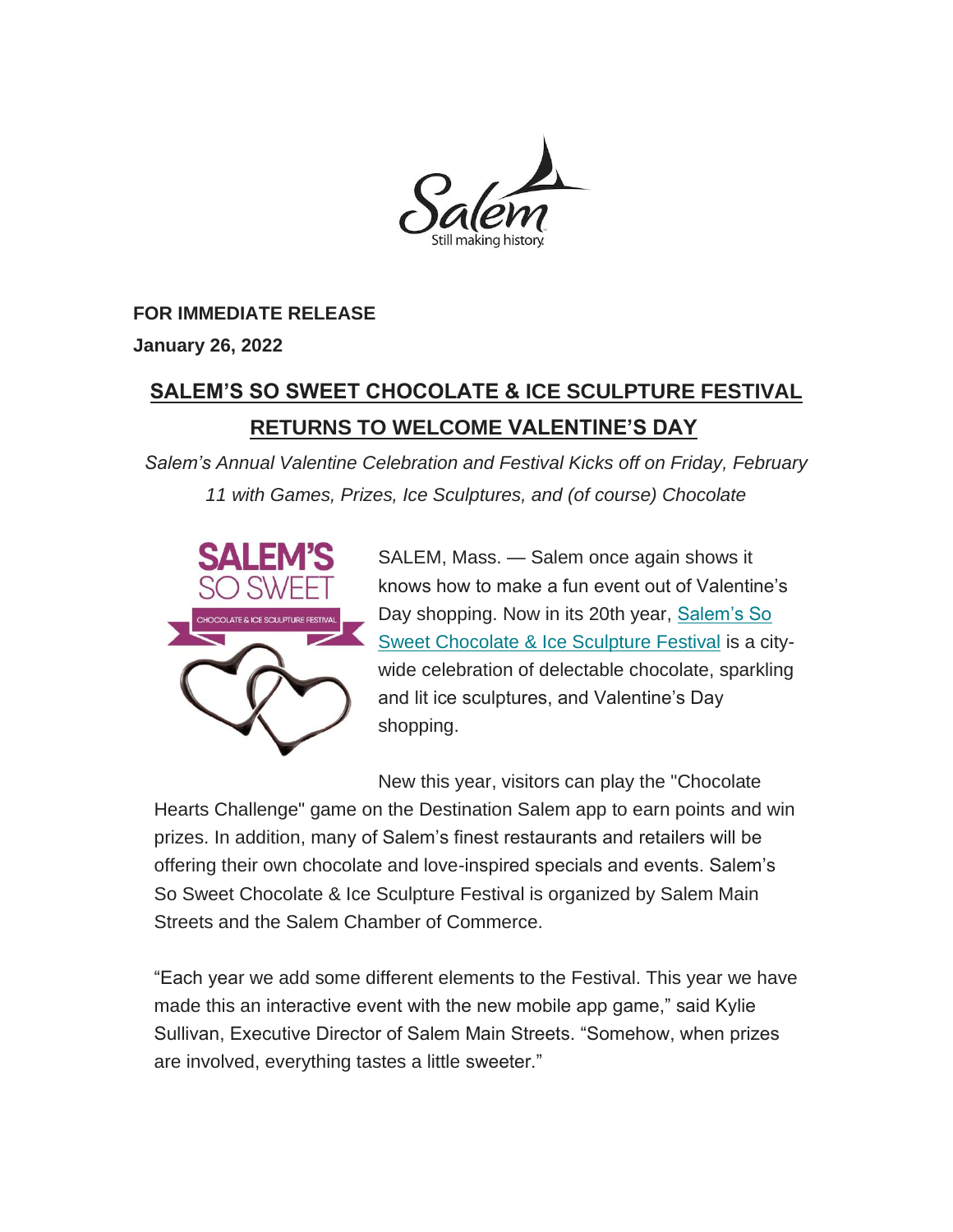# **Special Events During Salem's So Sweet:**

# **Ice Sculptures Installation begins Friday, February 11**

Approximately 30 sparkling ice sculptures will be installed around the downtown area of Salem for the festival weekend. New this year will be live-sculpting by Ice Effects on the Essex Street Pedestrian Mall on Saturday afternoon and all sculptures will be installed by midday on Saturday.

## **Ice Sculpture Illumination**

### **Friday, February 11 and Saturday, February 12**

Also new this year are TWO nights of sculpture illuminations! A special sneak peek witha limited number of sculptures will be illuminated on Friday night on the Essex Street Pedestrian Mall and Lappin Park, and on Saturday night all of the sculptures will be lit.



#### **Chocolate Hearts Challenge**

**Saturday, February 12 and Sunday, February 13** The "Chocolate Hearts Challenge" is a points-driven game where customers can scan a unique QR code posted near a business point of sale to be entered for a special prize package. A purchase by the customer is not required but is highly encouraged. The game will be managed by the Destination Salem mobile [app.](https://www.salem.org/app/)

"It is exciting that we can leverage the Destination Salem mobile app to encourage people to explore our downtown businesses while they see the ice sculptures and enjoy Salem's So Sweet," said Kate Fox, Executive Director of Destination Salem. "This is the first of several games and challenges that will be added to the app during 2022."

Up-to-date information of the event can be found through the [event website.](http://salemmainstreets.org/festivals/salem-so-sweet/) Additional information on shopping, dining, and accommodations for Valentine's Day can be found on the [Destination Salem](https://www.salem.org/) website.

Per the Salem Board of Health, Effective January 15, 2022, proof of vaccine will be required for individuals age 12 and older to enter restaurants, museums, attractions, indoor entertainment venues, and fitness centers. Additional information can be found at this [page](https://www.salem.org/blog/covid19/) on Destination Salem's website.